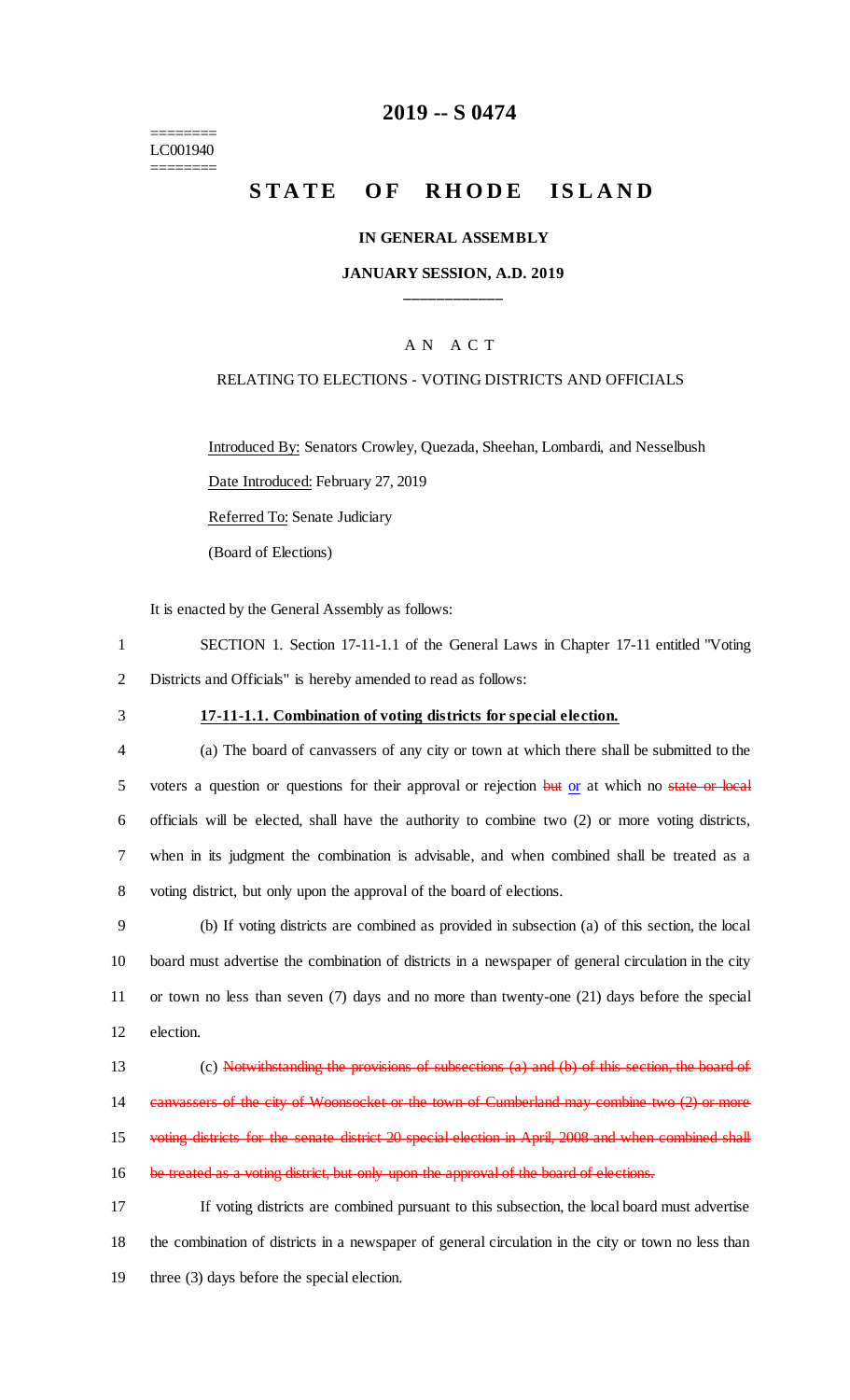1 SECTION 2. Section 17-15-5 of the General Laws in Chapter 17-15 entitled "Primary

2 Elections" is hereby amended to read as follows:

- 3 **17-15-5. Combination of voting districts.**
- 4 Local boards shall have the power to combine two (2) or more voting districts within the
- 5 same ward, and senatorial or representative district, when the absence of local contests within the
- 6 combined voting districts makes this combination possible, and the combined district shall be
- 7 treated as a voting district but only upon the approval of the board of elections.
- 8 SECTION 3. This act shall take effect upon passage.

LC001940 ========

========